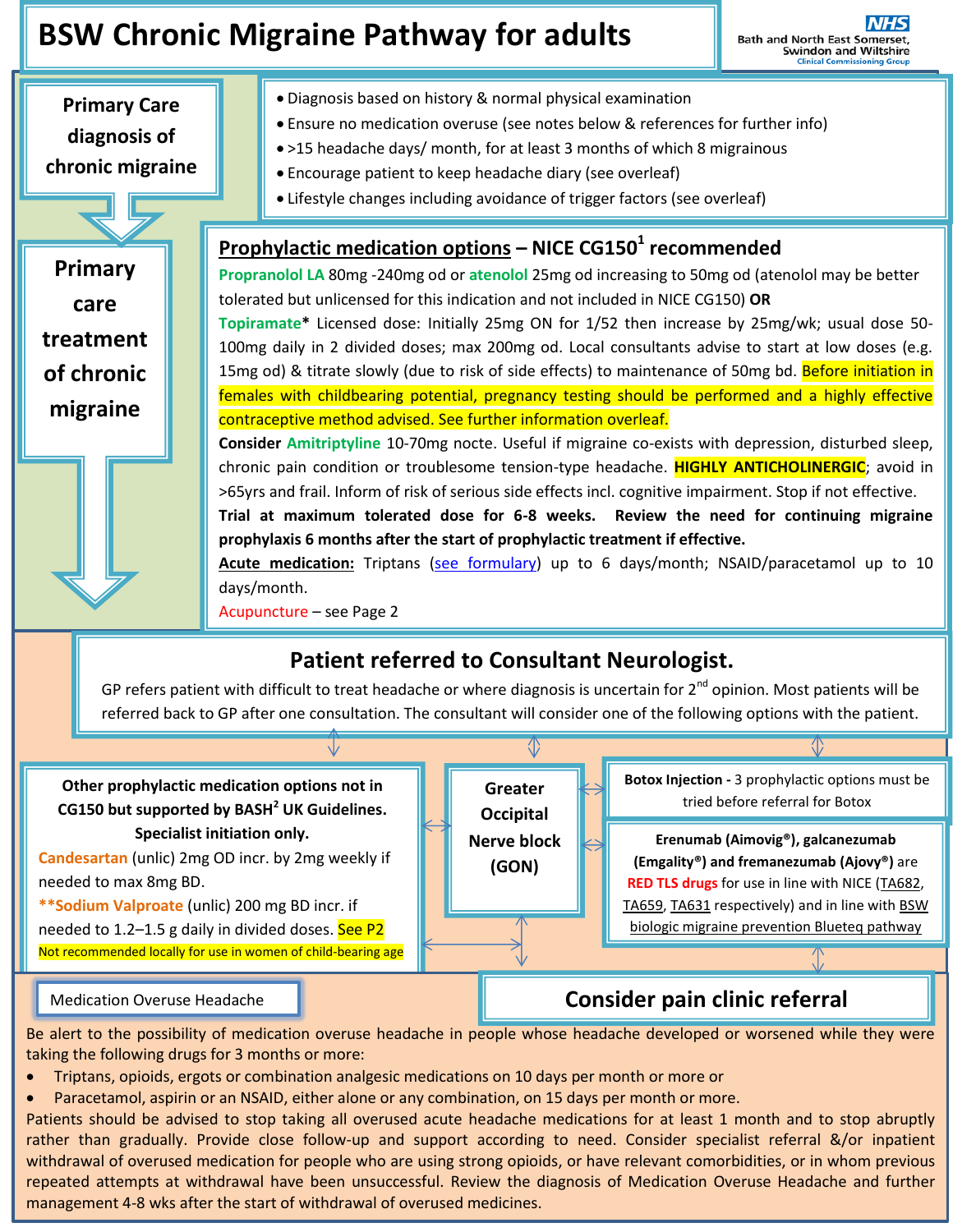#### **\*Topiramate**

Advise females of childbearing potential that topiramate is associated with a risk of fetal malformations. Ensure they are offered highly effective contraception. Topiramate is an enzyme-inducer and can reduce the efficacy of hormonal contraception. Patients taking oestrogen containing contraceptives should be asked to report any change in their bleeding patterns. See [SPC](https://www.medicines.org.uk/emc/search?q=topiramate) for detailed information.

#### **\*\*Valproate**

HIGH TERATOGENIC RISK. Valproate must only be used in females if there is a pregnancy prevention programme (PPP) in place. See **MHRA link** and risk minimisation materials [here.](https://www.medicines.org.uk/emc/product/519/rmms) **Unlicensed use of sodium valproate for migraine prophylaxis is not supported locally for females of child-bearing age.**

#### **Pizotifen**

Pizotifen is not included in this pathway. Inadequate evidence was found in the review for **NICE CG150** for the effectiveness of pizotifen in the prophylaxis of migraine in adults.

#### **Flunarazine**

Flunarazine is an unlicensed medicine included for use on a named patient basis only. This is a RED traffic light drug and prescribing and supplies of medication from secondary care specialist only.

#### **Acupuncture**

Acupuncture is recommended for chronic migraine as per [NICE CG150](https://www.nice.org.uk/guidance/cg150) but is not locally commissioned. Patients should self-purchase acupuncture treatment or a specialist may consider an IFR if the patient is exceptional.

### **Menstrual-related migraine**

For women and girls with predictable menstrual-related migraine that does not respond adequately to standard acute treatment, consider treatment with frovatriptan (2.5 mg twice a day) or zolmitriptan (2.5 mg twice or three times a day) on the days migraine is expected.

#### **Treatment of migraine during pregnancy**

Offer pregnant women paracetamol for the acute treatment of migraine. Consider the use of a triptan or NSAID after discussing the woman's need for treatment and the risks associated with the use of each medication during pregnancy. Seek specialist advice if prophylactic migraine treatment is needed during pregnancy. UK Teratology Information Service (UKTIS) can be contacted by healthcare professionals on 0344 892 0909. A UKTIS patient leaflet on Treatment of Migraine in Pregnancy can be accessed [here.](https://www.medicinesinpregnancy.org/Medicine--pregnancy/Migraine/)

#### **Headache Diary:**

Encourage the use of a headache diary and stress management. Use a diary to record the frequency, duration and severity of headaches, to monitor the effectiveness of headache interventions and to use as a basis for discussion with the patient about their headaches. The Migraine Trust have diaries that can be found [here.](https://www.migrainetrust.org/living-with-migraine/coping-managing/keeping-a-migraine-diary/)